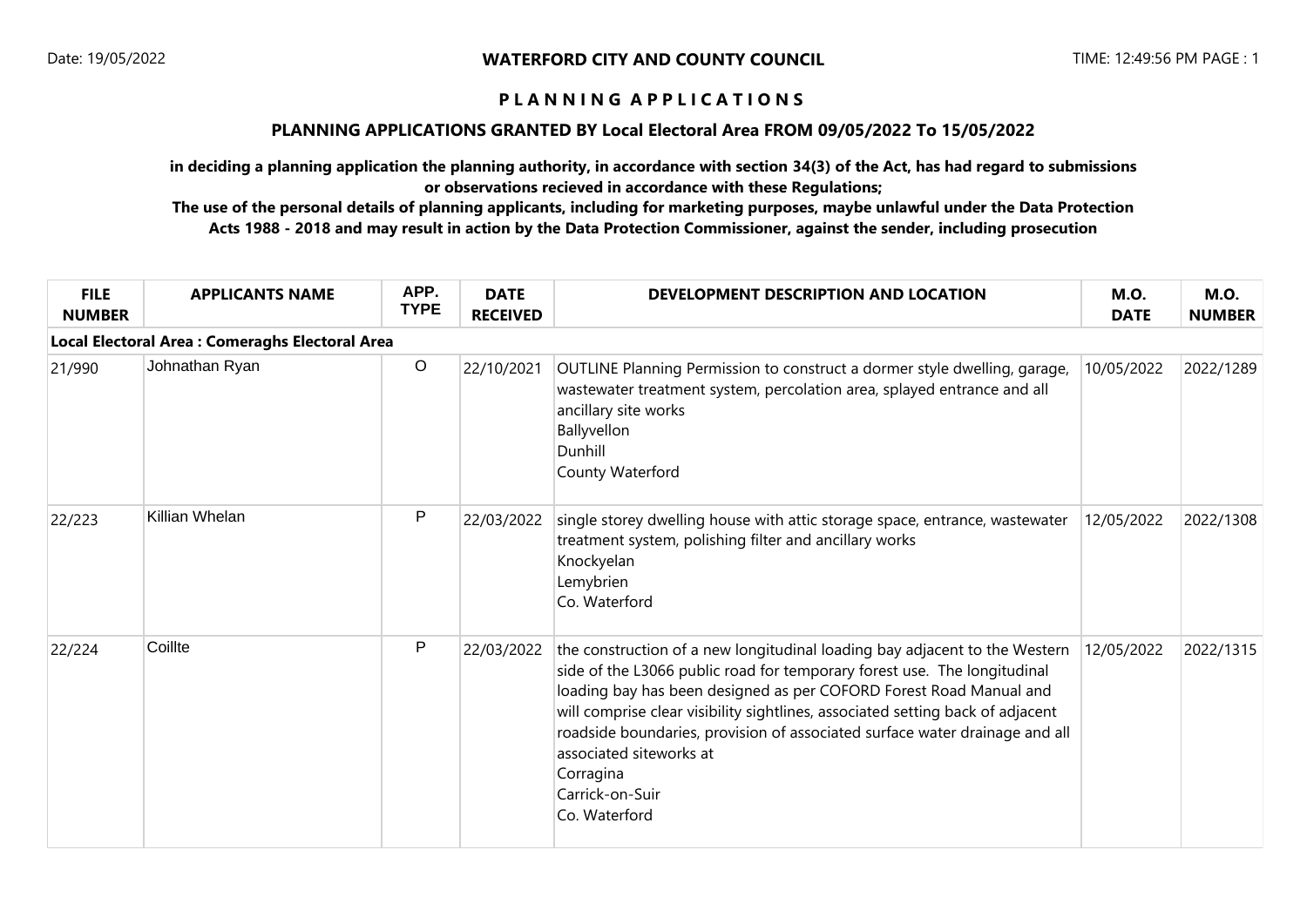### **PLANNING APPLICATIONS GRANTED BY Local Electoral Area FROM 09/05/2022 To 15/05/2022**

**in deciding a planning application the planning authority, in accordance with section 34(3) of the Act, has had regard to submissions or observations recieved in accordance with these Regulations;**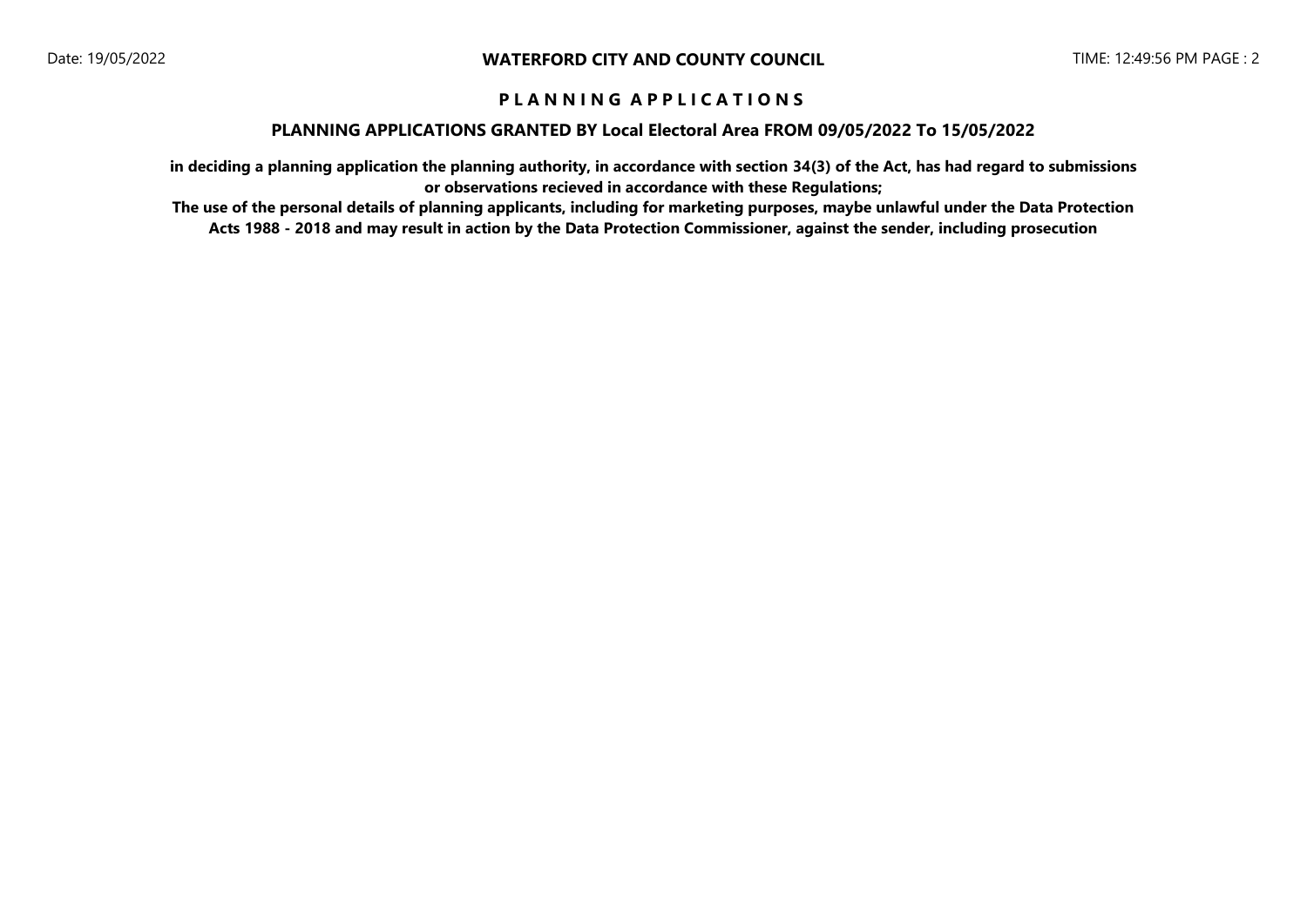### **PLANNING APPLICATIONS GRANTED BY Local Electoral Area FROM 09/05/2022 To 15/05/2022**

**in deciding a planning application the planning authority, in accordance with section 34(3) of the Act, has had regard to submissions or observations recieved in accordance with these Regulations;**

| <b>FILE</b><br><b>NUMBER</b> | <b>APPLICANTS NAME</b>                           | APP.<br><b>TYPE</b> | <b>DATE</b><br><b>RECEIVED</b> | DEVELOPMENT DESCRIPTION AND LOCATION                                                                                                                                                                                                                                                                                                                                                              | M.O.<br><b>DATE</b> | M.O.<br><b>NUMBER</b> |
|------------------------------|--------------------------------------------------|---------------------|--------------------------------|---------------------------------------------------------------------------------------------------------------------------------------------------------------------------------------------------------------------------------------------------------------------------------------------------------------------------------------------------------------------------------------------------|---------------------|-----------------------|
| 22/235                       | Louise Wilson                                    | P                   |                                | 24/03/2022 the construction of a single storey timber structure garden building<br>comprising of a music studio, recording studio and home office with<br>hardstanding base to the side of the existing property to be used as extra<br>area ancillary to the enjoyment of the existing dwelling along with the<br>associated site works<br>Knockmeal<br>Ballinamult<br>Co. Waterford<br>E91 H5K3 | 12/05/2022          | 2022/1311             |
| <b>Electoral Area</b>        | <b>Total for Local Electoral Area: Comeraghs</b> | 4                   |                                |                                                                                                                                                                                                                                                                                                                                                                                                   |                     |                       |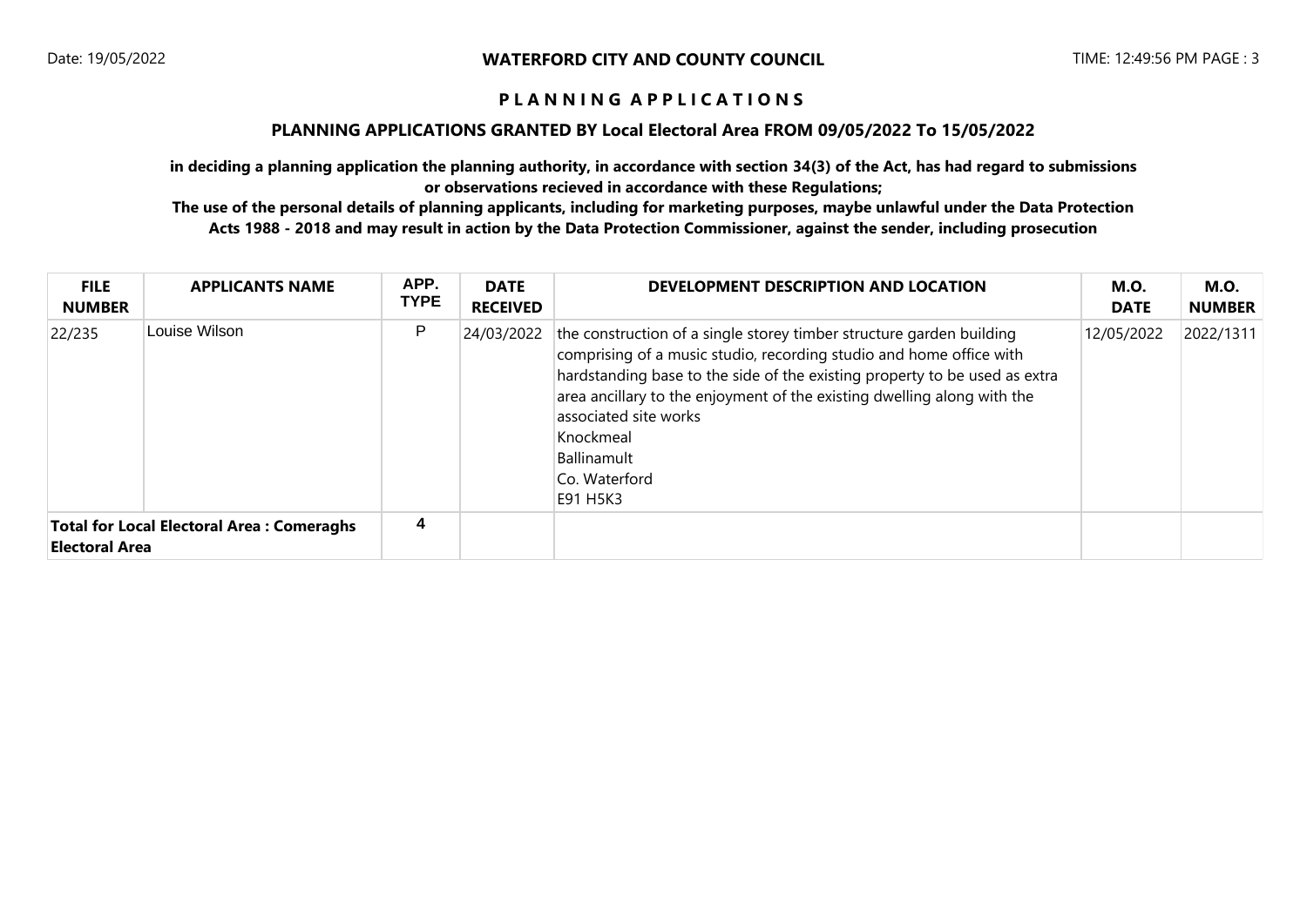#### **PLANNING APPLICATIONS GRANTED BY Local Electoral Area FROM 09/05/2022 To 15/05/2022**

**in deciding a planning application the planning authority, in accordance with section 34(3) of the Act, has had regard to submissions or observations recieved in accordance with these Regulations;**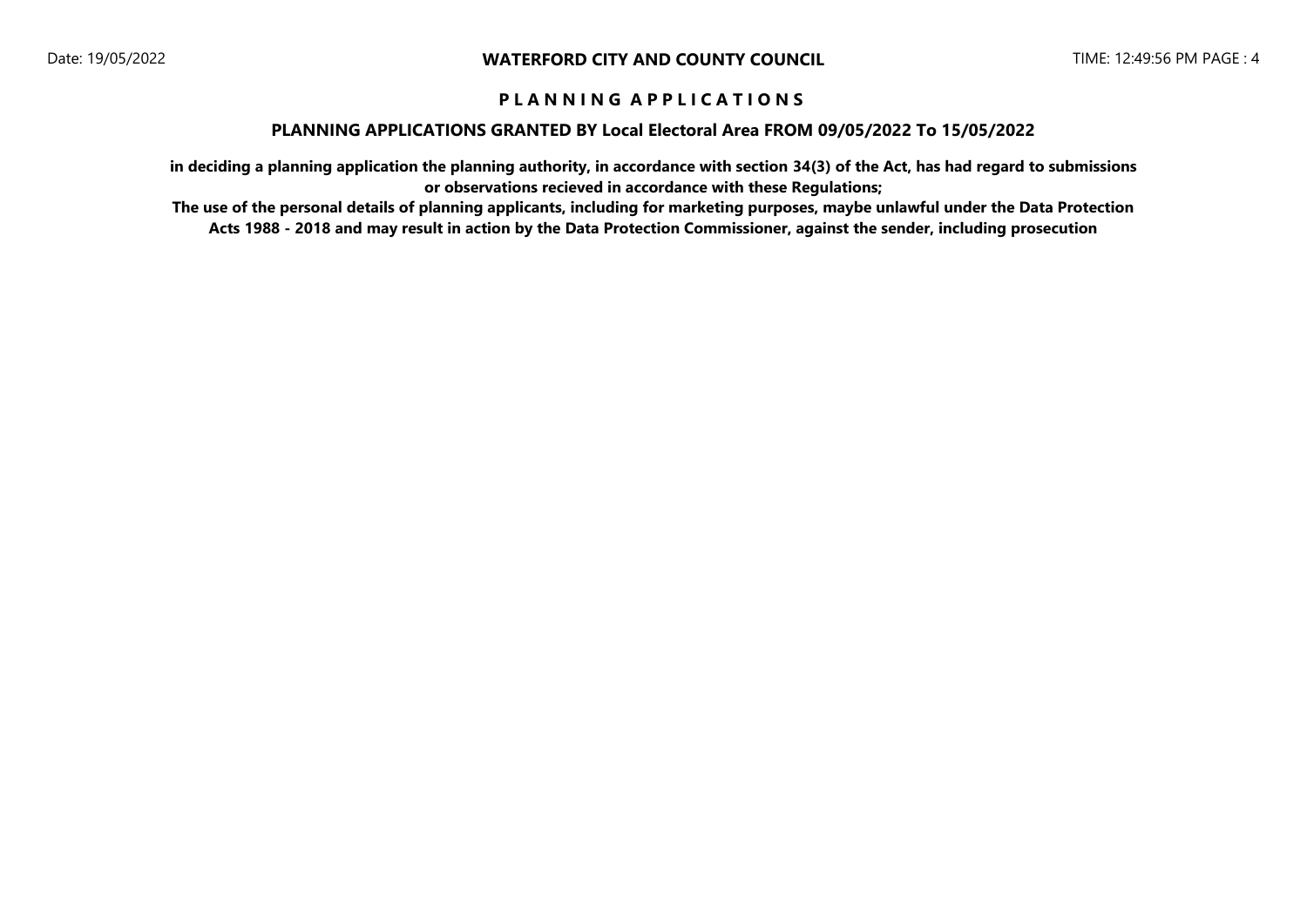### **PLANNING APPLICATIONS GRANTED BY Local Electoral Area FROM 09/05/2022 To 15/05/2022**

**in deciding a planning application the planning authority, in accordance with section 34(3) of the Act, has had regard to submissions or observations recieved in accordance with these Regulations;**

| <b>FILE</b><br><b>NUMBER</b>  | <b>APPLICANTS NAME</b>                                   | APP.<br><b>TYPE</b> | <b>DATE</b><br><b>RECEIVED</b> | DEVELOPMENT DESCRIPTION AND LOCATION                                                                                                                                                                                                                                                                 | <b>M.O.</b><br><b>DATE</b> | <b>M.O.</b><br><b>NUMBER</b> |
|-------------------------------|----------------------------------------------------------|---------------------|--------------------------------|------------------------------------------------------------------------------------------------------------------------------------------------------------------------------------------------------------------------------------------------------------------------------------------------------|----------------------------|------------------------------|
|                               | Local Electoral Area : Dungarvan- Lismore Electoral Area |                     |                                |                                                                                                                                                                                                                                                                                                      |                            |                              |
| 21/1139                       | Daniel Murray & Andrea O Brien                           | P                   | 08/12/2021                     | the construction of a new single storey house, a garage, a wastewater<br>treatment system and an entrance along with all associated site works<br>Killineen East<br>Dungarvan,<br>Co. Waterford.                                                                                                     | 10/05/2022                 | 2022/1287                    |
| 22/216                        | Erica Rose & Steve Skelton                               | P                   | 21/03/2022                     | decommission existing septic tank, install a new wastewater treatment<br>system in accordance with the "Code of Practice-Domestic Wastewater<br>Treatment Systems (p.e.<10)" - Environmental Protection Agency 2021 and<br>all ancillary site works<br>Cooladalane Lower<br>Lismore<br>Co. Waterford | 12/05/2022                 | 2022/1309                    |
| 22/217                        | Kieran and Ursula Clarke                                 | P                   | 21/03/2022                     | construction of a new single storey extension to side/front of an existing<br>single storey dwelling and all ancillary site works<br>Grallagh Upper<br>Grange<br>Youghal<br>Co. Waterford                                                                                                            | 12/05/2022                 | 2022/1310                    |
| <b>Lismore Electoral Area</b> | <b>Total for Local Electoral Area: Dungarvan-</b>        | $\mathbf{3}$        |                                |                                                                                                                                                                                                                                                                                                      |                            |                              |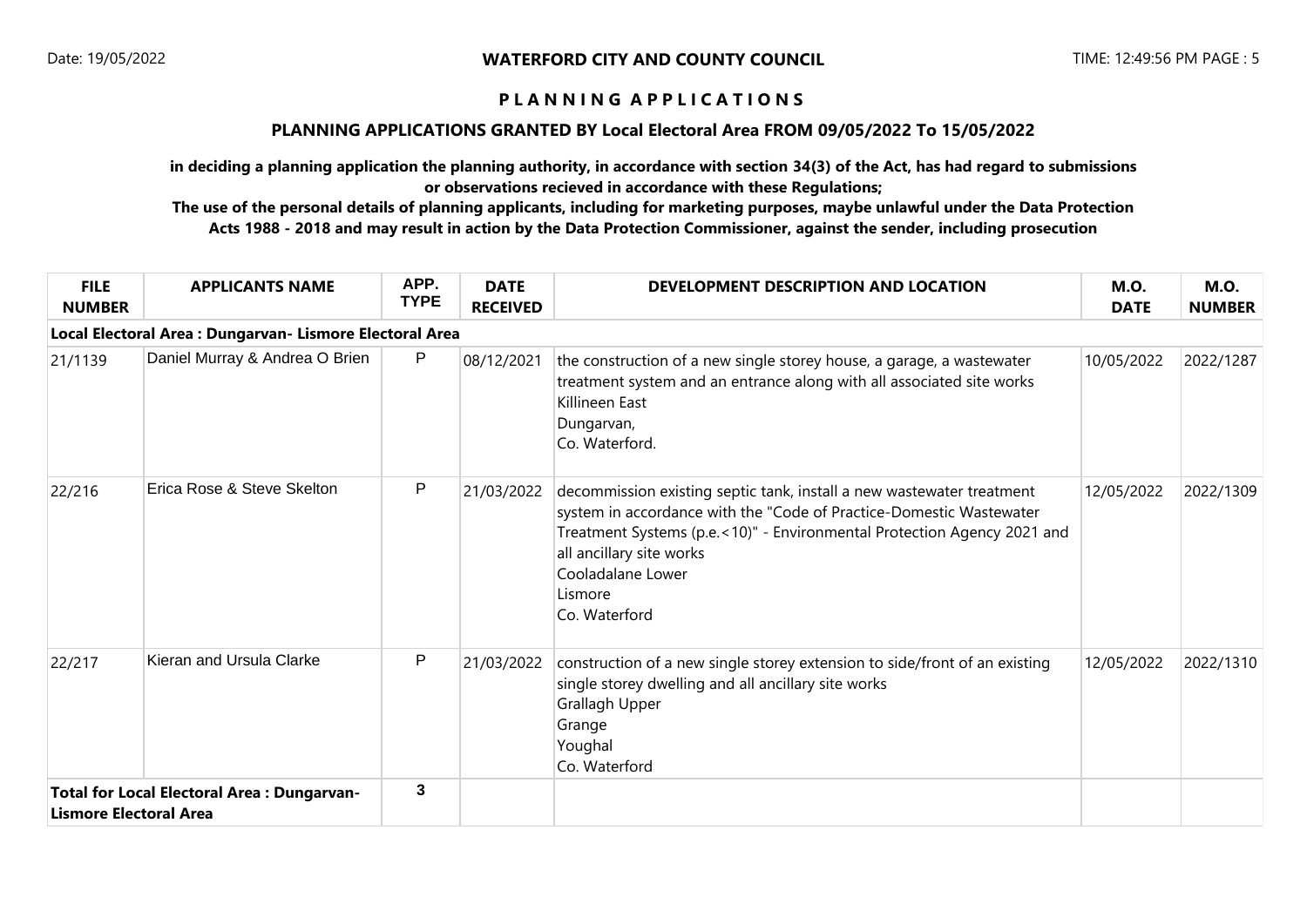### **PLANNING APPLICATIONS GRANTED BY Local Electoral Area FROM 09/05/2022 To 15/05/2022**

**in deciding a planning application the planning authority, in accordance with section 34(3) of the Act, has had regard to submissions or observations recieved in accordance with these Regulations;**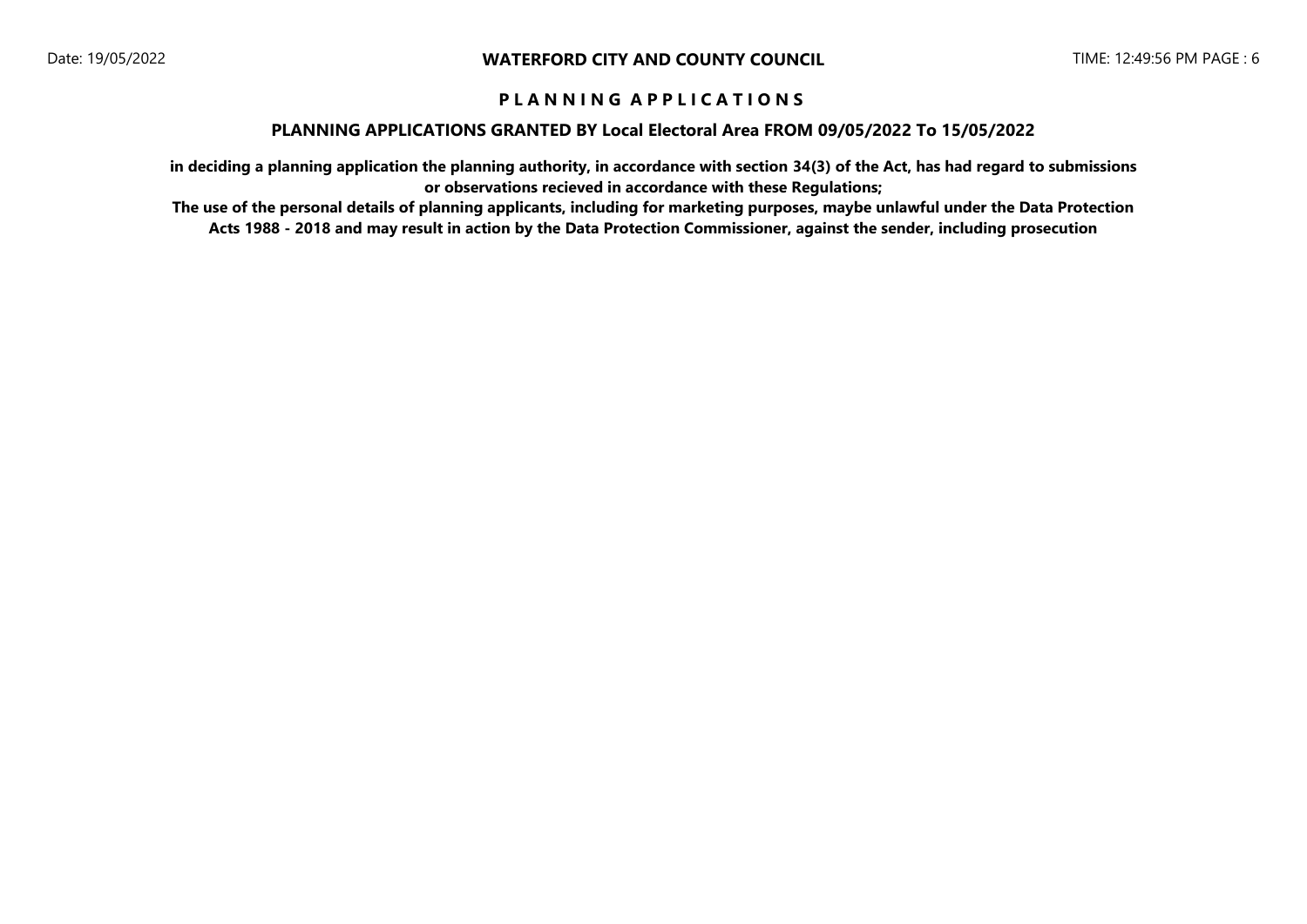#### **PLANNING APPLICATIONS GRANTED BY Local Electoral Area FROM 09/05/2022 To 15/05/2022**

**in deciding a planning application the planning authority, in accordance with section 34(3) of the Act, has had regard to submissions or observations recieved in accordance with these Regulations;**

| <b>FILE</b><br><b>NUMBER</b> | <b>APPLICANTS NAME</b>                             | APP.<br><b>TYPE</b> | <b>DATE</b><br><b>RECEIVED</b> | DEVELOPMENT DESCRIPTION AND LOCATION                                                                                                                                                                                                                                                                                                                                                                                                                                                     | <b>M.O.</b><br><b>DATE</b> | <b>M.O.</b><br><b>NUMBER</b> |
|------------------------------|----------------------------------------------------|---------------------|--------------------------------|------------------------------------------------------------------------------------------------------------------------------------------------------------------------------------------------------------------------------------------------------------------------------------------------------------------------------------------------------------------------------------------------------------------------------------------------------------------------------------------|----------------------------|------------------------------|
|                              | Local Electoral Area : Metropolitan Electoral Area |                     |                                |                                                                                                                                                                                                                                                                                                                                                                                                                                                                                          |                            |                              |
| 21/1128                      | Lorna & Joe Power                                  | P                   | 06/12/2021                     | Permission for the demolition of existing dwelling and the construction of a<br>replacement two storey dwelling, relocation and modifications to site<br>access, new boundary walls and gate and all other associated site<br>development works<br>"The Cranny",<br>Newtown Road,<br>Tramore,<br>Co. Waterford                                                                                                                                                                           | 10/05/2022                 | 2022/1288                    |
| 22/59                        | Tony & Sarah Corcoran                              | P                   | 28/01/2022                     | development which will consist of; construction of a single storey family<br>dwelling with home office and storage at attic level, construction of<br>carport/garage, construction of a vehicular entrance onto public roadway at<br>location of existing farm gate, together with waste water treatment<br>plant/percolation area, soakaway, connection to mains water, boundary<br>treatments, landscaping and all ancillary site works<br>Ballymacaw<br>Dunmore East<br>Co. Waterford | 10/05/2022                 | 2022/1295                    |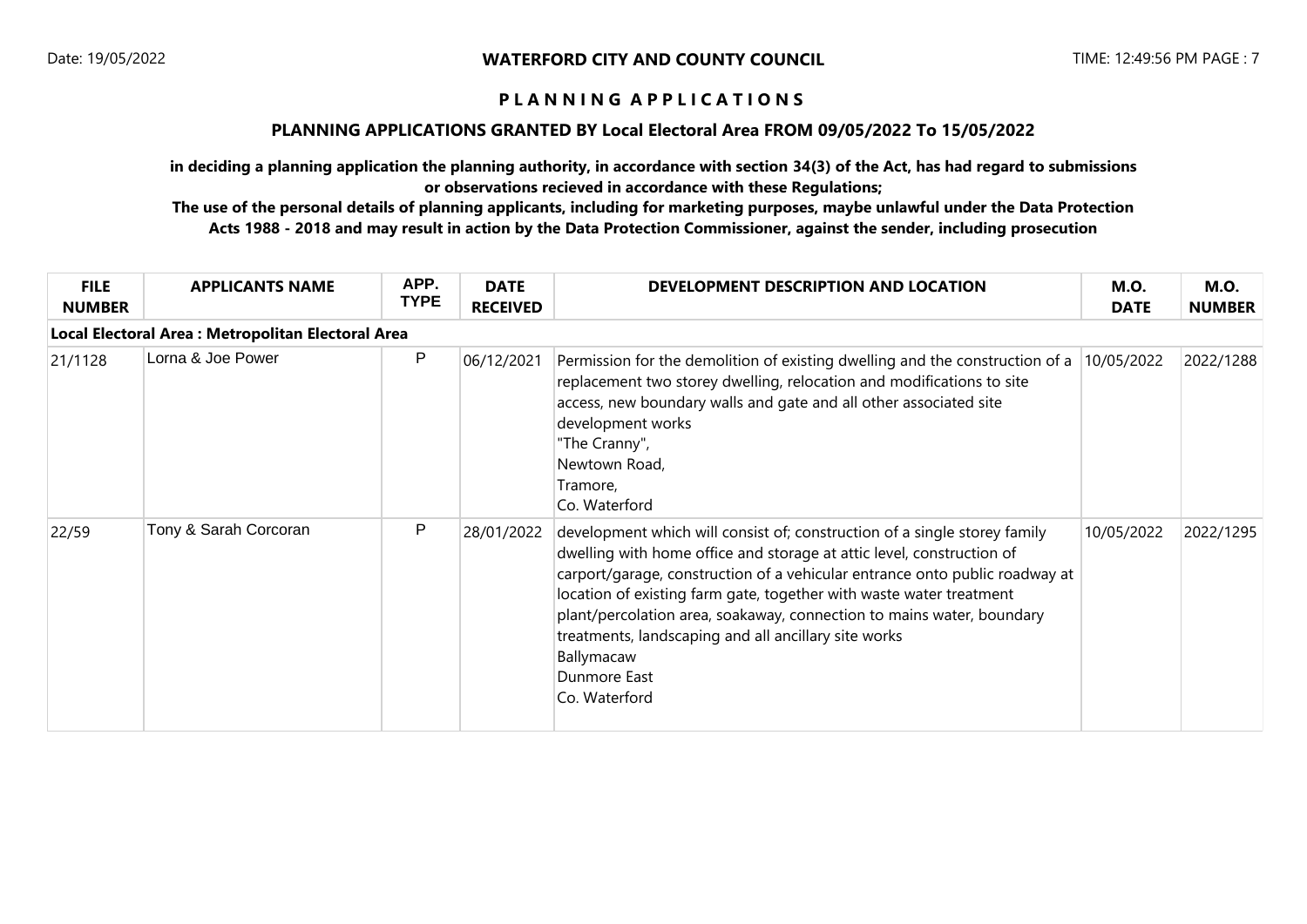### **PLANNING APPLICATIONS GRANTED BY Local Electoral Area FROM 09/05/2022 To 15/05/2022**

**in deciding a planning application the planning authority, in accordance with section 34(3) of the Act, has had regard to submissions or observations recieved in accordance with these Regulations;**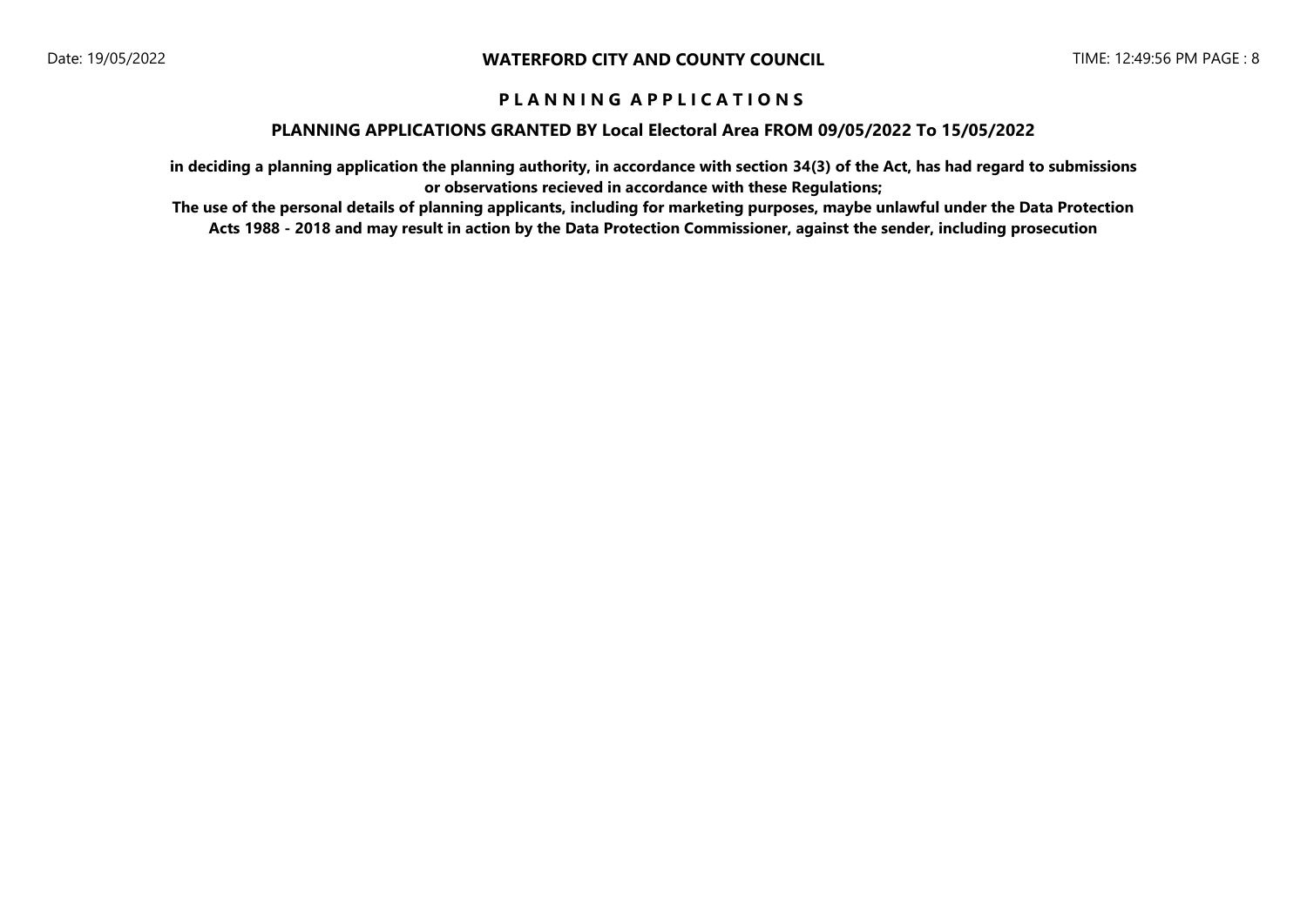### **PLANNING APPLICATIONS GRANTED BY Local Electoral Area FROM 09/05/2022 To 15/05/2022**

**in deciding a planning application the planning authority, in accordance with section 34(3) of the Act, has had regard to submissions or observations recieved in accordance with these Regulations;**

| <b>FILE</b><br><b>NUMBER</b> | <b>APPLICANTS NAME</b> | APP.<br><b>TYPE</b> | <b>DATE</b><br><b>RECEIVED</b> | DEVELOPMENT DESCRIPTION AND LOCATION                                                                                                                                                                                                                                                                | <b>M.O.</b><br><b>DATE</b> | <b>M.O.</b><br><b>NUMBER</b> |
|------------------------------|------------------------|---------------------|--------------------------------|-----------------------------------------------------------------------------------------------------------------------------------------------------------------------------------------------------------------------------------------------------------------------------------------------------|----------------------------|------------------------------|
| 22/219                       | Eileen O Connor        | R                   | 22/03/2022                     | permission to indefinitely retain sunroom to side of dwelling. along with<br>permission for indefinite retention of modifications to front conservatory<br>previously permitted under 07/1088<br>9 the Hermitage<br>Coxtown<br>Dunmore East<br>Co Waterford                                         | 10/05/2022                 | 2022/1286                    |
| 22/222                       | Pat Kiely              | R                   | 22/03/2022                     | INDEFINITE RETENTION PERMISSION for Domestic Garage, Hobby Shed<br>(Vintage cars) & Sports Equipment Shed<br>Whitefield Cottage<br>Whitefield<br>Annestown<br>Co. Waterford, X91 E1V7                                                                                                               | 10/05/2022                 | 2022/1290                    |
| 22/227                       | John C. Alexander      | P                   | 22/03/2022                     | erect 2-storey extension to side of existing dwelling including alterations to<br>ground floor and upper floor of existing and all ancillary works. This is an<br>alteration to existing Planning permission Ref: 2091<br><b>Rockcliff</b><br>Ballymabin<br>Dunmore East<br>Co. Waterford, X91 A3F8 | 12/05/2022                 | 2022/1320                    |
| 22/231                       | Dean Hennessy          | P                   | 23/03/2022                     | relocate entrance to previous granted planning (Ref No: 20949)<br>Islandkeane East<br>Fenor<br>Co. Waterford                                                                                                                                                                                        | 10/05/2022                 | 2022/1292                    |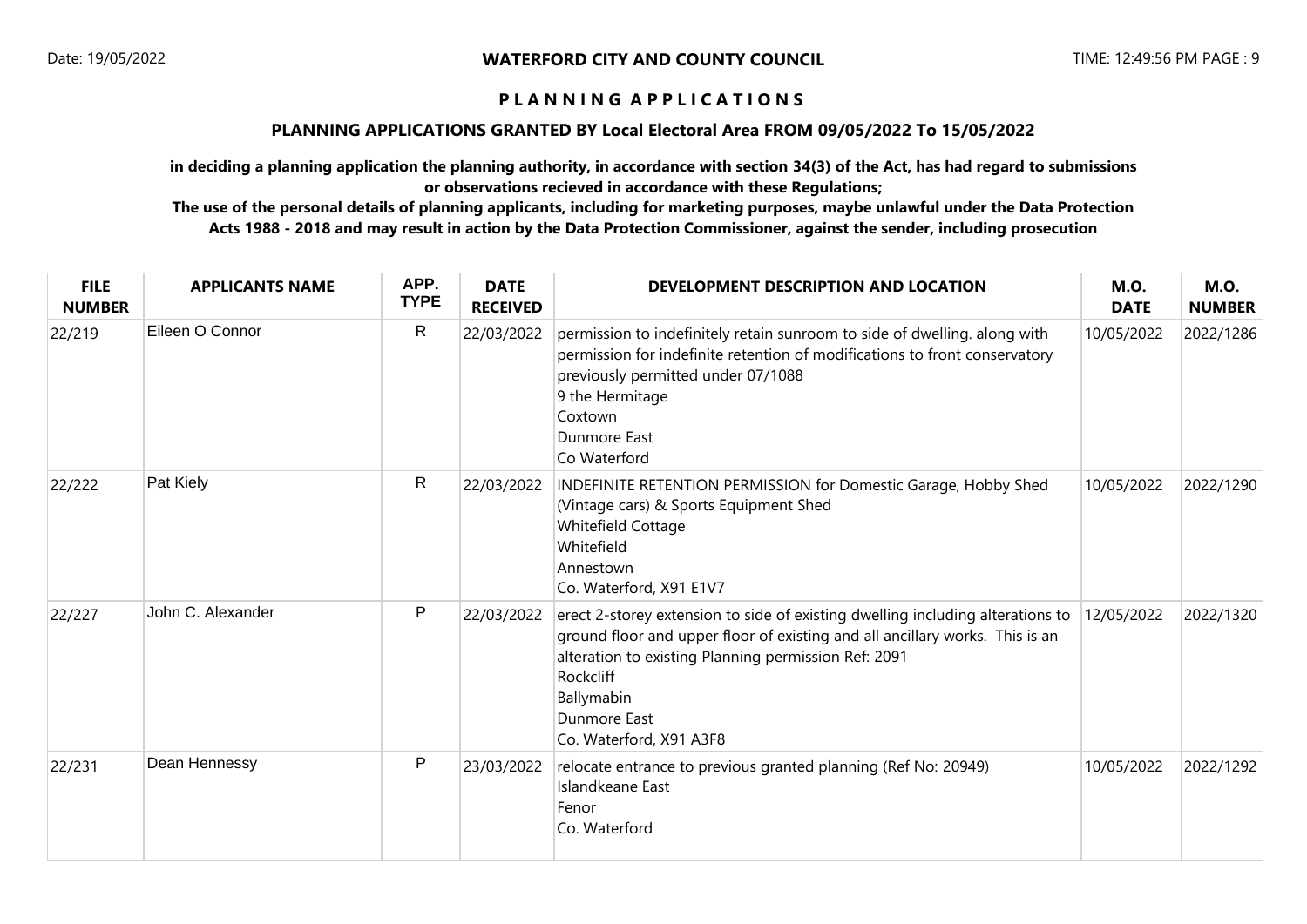### **PLANNING APPLICATIONS GRANTED BY Local Electoral Area FROM 09/05/2022 To 15/05/2022**

**in deciding a planning application the planning authority, in accordance with section 34(3) of the Act, has had regard to submissions or observations recieved in accordance with these Regulations;**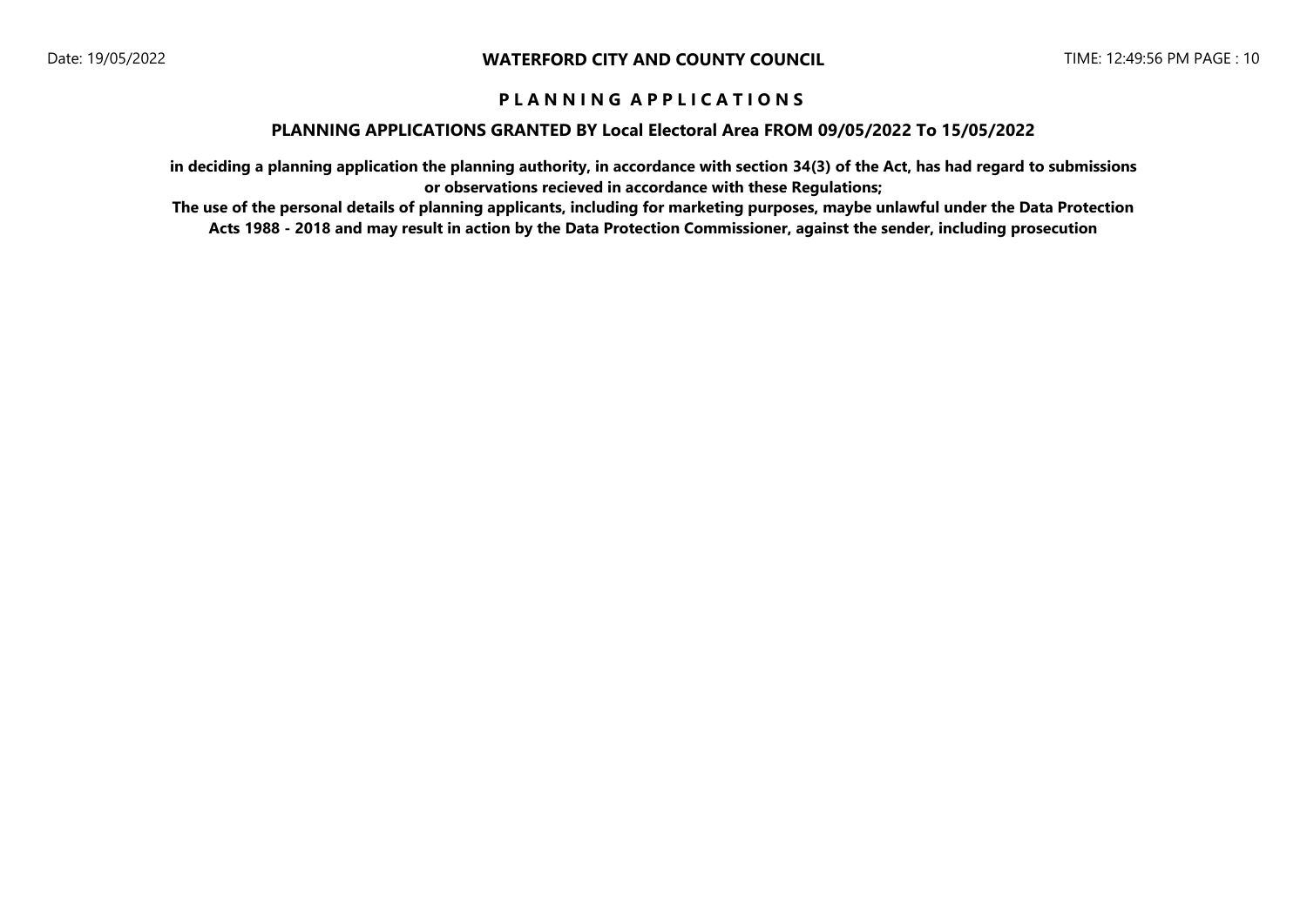#### **PLANNING APPLICATIONS GRANTED BY Local Electoral Area FROM 09/05/2022 To 15/05/2022**

**in deciding a planning application the planning authority, in accordance with section 34(3) of the Act, has had regard to submissions or observations recieved in accordance with these Regulations;**

**The use of the personal details of planning applicants, including for marketing purposes, maybe unlawful under the Data Protection Acts 1988 - 2018 and may result in action by the Data Protection Commissioner, against the sender, including prosecution**

| <b>FILE</b><br><b>NUMBER</b>                                    | <b>APPLICANTS NAME</b> | APP.<br><b>TYPE</b> | <b>DATE</b><br><b>RECEIVED</b> | DEVELOPMENT DESCRIPTION AND LOCATION | <b>M.O.</b><br><b>DATE</b> | M.O<br><b>NUMBER</b> |
|-----------------------------------------------------------------|------------------------|---------------------|--------------------------------|--------------------------------------|----------------------------|----------------------|
| Total for Local Electoral Area : Metropolitan<br>Electoral Area |                        |                     |                                |                                      |                            |                      |

**13 Total:** 

**\*\*\* END OF REPORT \*\*\***